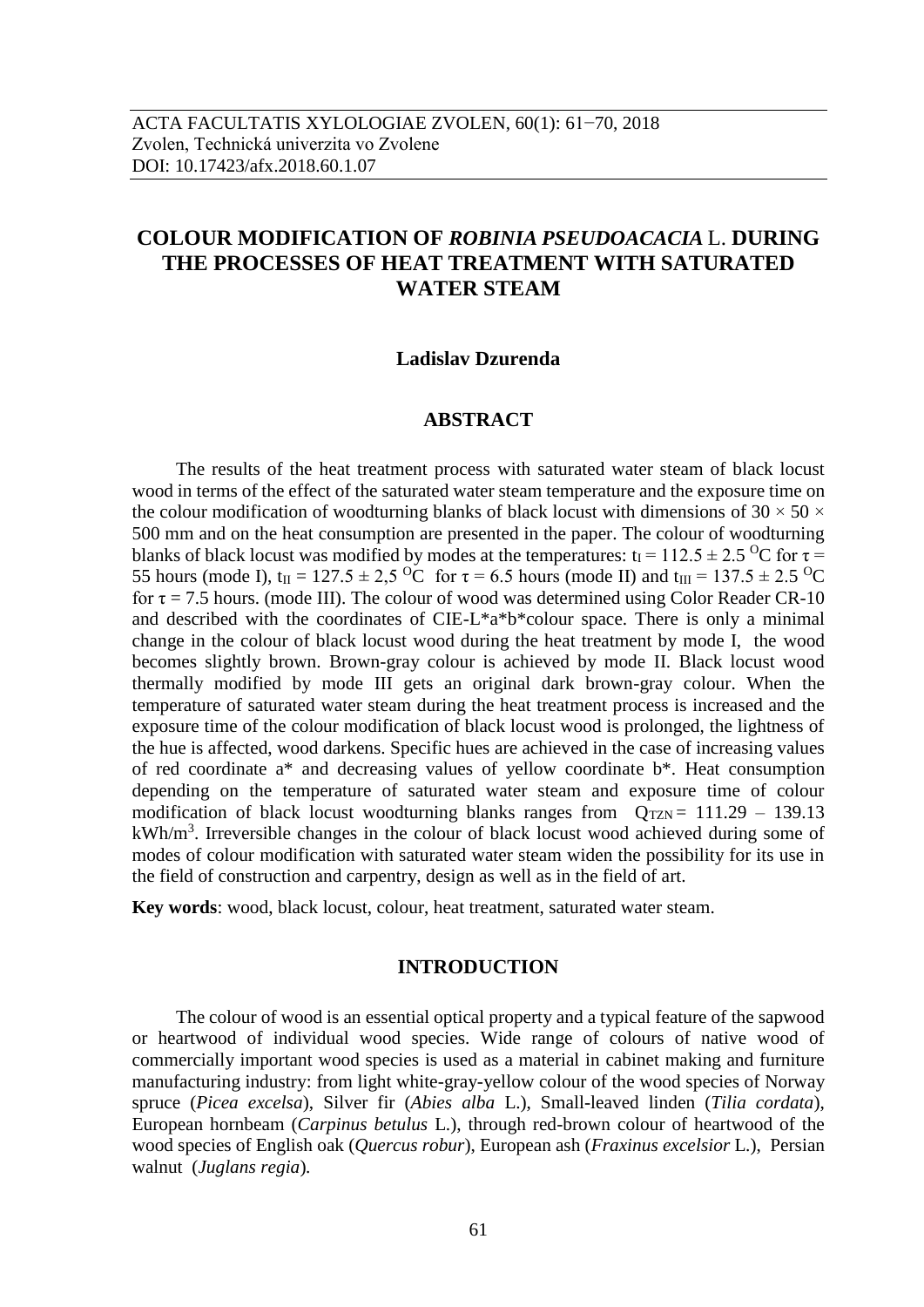Using the coordinates of CIE-L\*a\*b\*colour space is one of the ways to quantify the given optical wood property objectively. Lab colour space (according to CIE – Commission Internationale de Eclairage) in accordance with ISO 7724 is based on the measurement of three parameters: lightness  $L^*$  represents the darkest black at  $L^* = 0$  and the brightest white at  $L^* = 100$ . The value of a<sup>\*</sup> is a measure of the red–green character of the colour, with positive values for red shades and negative values for green. The value of b\* gives the yellow–blue character with positive values for yellow shades and negative for blues.

Heat treatment processes of wood, in addition to specific physico-mechanical and chemical changes of wood, are accompanied by a colour change as well KOLLMANN – GOTE (1968), SERGOVSKY – RASEV (1987), TREBULA (1986). In the past, colour changes when wood becoming darker during the steaming process were used to remove the undesirable colour differences between light coloured sapwood and dark coloured heartwood or to eliminate wood stain colours as a result of mould. At the present time, increased attention is paid to the issue of the change aimed at the colour of specific wood species during the heat processes MOLNAR – TOLVAJ (2002), MATUŠKOVA – KLEMENT (2009), TOLVAJ *et al*. (2010), FAN *et al*. (2010), DZURENDA – DELIISKI (2012), BEKHTA – NIEMZ (2013), DZURENDA (2013, 2018), BARCIK *et al*. (2015).

Black locust wood has narrow yellow-white sapwood and yellow-green or yellowgreen and brown heartwood. According to the authors TREBULA (1986), TOLVAJ *et al*. (2010) black locust wood becomes darker during the steaming process and its final hue can be dark brown or dark brown-gray. The interest of wood specialists in black locust wood in darker brown colour emphasising the texture of wood suitable for manufacturing the furniture, floorings, toys as well as utility components and decorative objects results in the research into colour modification of black locust wood using the heat treatment process by saturated water steam.

Aim of the paper is to determine the colour of black locust (*Robinia pseudoacacia* L.) after the heat treatment processes with saturated water steam at the following temperatures:  $t_I = 112.5 \pm 2.5$  °C for  $\tau = 5.5$  hours (mode I),  $t_{II} = 127.5 \pm 2.5$  °C for  $\tau =$ 6.5 hours (mode II) and t<sub>III</sub> = 137.5  $\pm$  2.5 ° C for  $\tau$  = 7.5 hours (mode III) using the CIE- $L^*a^*b^*$  colour space and the assessment of the regimes in terms of energy intensity.

## **EXPERIMENT**

Black locust wood in the form of woodturning blanks with dimensions of 30 x 55 x 500 mm and moisture content of  $Wp = 60.2 \pm 4.5\%$  was thermally treated with saturated steam in the pressure autoclave APDZ 240 (Himmasch AD, Haskovo, Bulgari) in the company Sundermann Ltd. in Banská Štiavnica. Heartwood was used to prepare woodturning blanks. The mode of color modification of black locust wood is given in Fig. 1. Optimized conditions of the heat treatment of woodturning blanks in terms of the colouring throughout the whole of the mass and process duration for individual modes of colour modification are shown in Tab. 1.

Thermally untreated as well as treated woodturning blanks of black locust wood were dried to report the moisture content of  $W_p = 12 \pm 0.5\%$  in a conventional wood drying kiln KAD 1x6 by KATRES Ltd. Subsequently, dried woodturning blank surfaces were processed using Swivel spindle milling machine FS 200.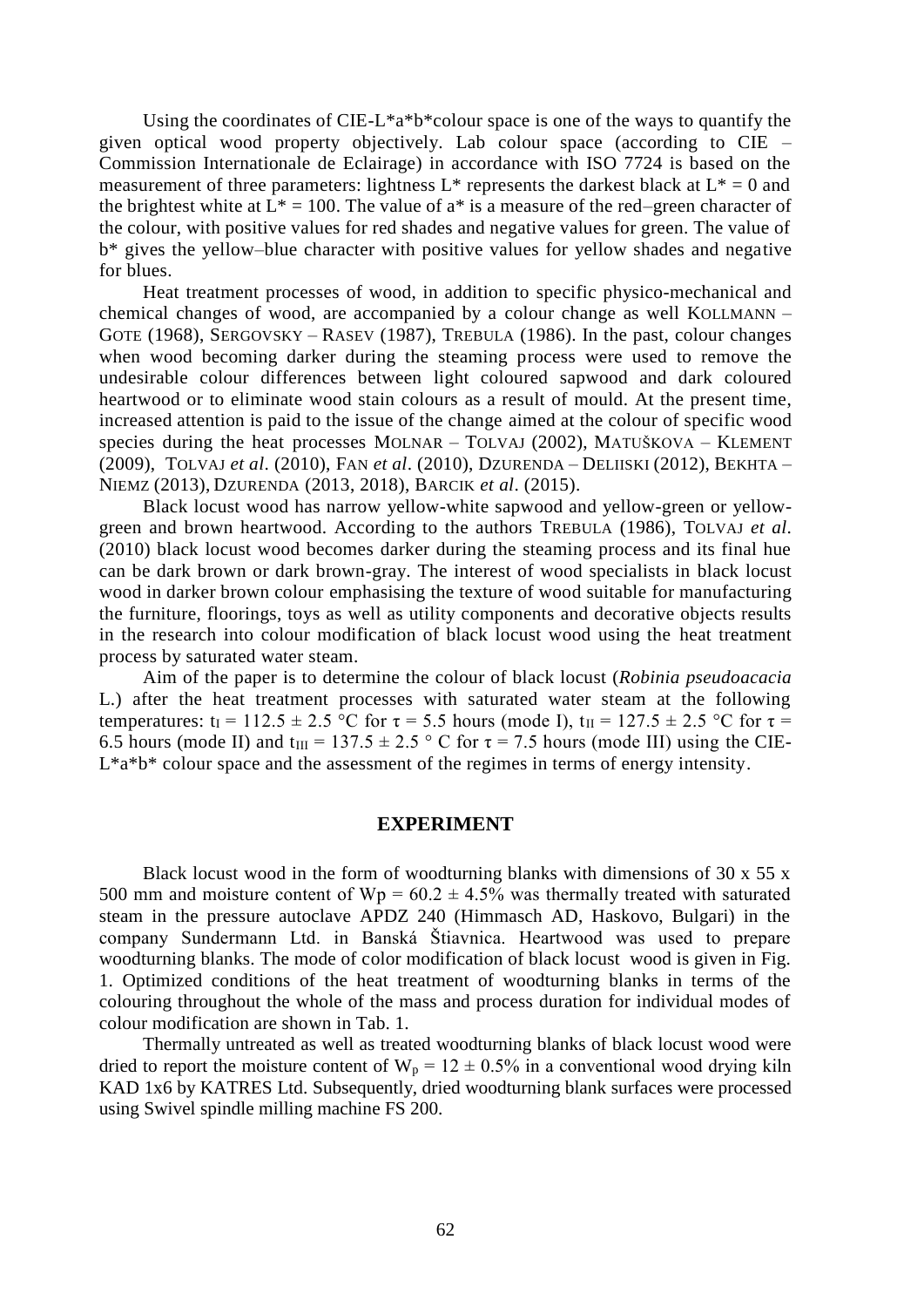

**Fig. 1 Regime of color modification of black locust wood with saturated water steam.**

| Modes    | Temperature of the saturated<br>water steam $[°C]$ |              |                | Process duration [hours] |                    |                              |
|----------|----------------------------------------------------|--------------|----------------|--------------------------|--------------------|------------------------------|
|          | $\mathrm{t}_{\mathrm{min}}$                        | <b>L</b> max |                | $\tau_1$ -stage I        | $\tau_2$ -stage II | Total time $\tau_1 + \tau_2$ |
| Mode I   | 110                                                | 15           | 100            |                          |                    |                              |
| Mode II  | 25                                                 | 130          | 100            |                          |                    |                              |
| Mode III | .35                                                | 140          | 0 <sup>0</sup> |                          |                    |                              |

**Tab.1 Modes of colour modification of black locust wood with saturated water steam.**

Colour of black locust woodturning blanks was determined using the Color Reader CR-10 (Konica Minolta, Japan). The light source used was D65 with luminosity including a field of measurement of 8mm.

Lightness coordinates  $L^*$  and coordinates  $a^*$  and  $b^*$  of CIE-L\* $a^*b^*$  colour space were measured using a sample unit of  $n = 183$  black locust woodturning blanks. A sample unit of n  $= 185$  black locust woodturning blanks was modified using mode I, a sample unit of  $n = 185$ black locust woodturning blanks was thermally treated by mode II as well as a sample unit of n = 180 black locust woodturning blanks modified by mode III. Measurement of the coordinates of CIE-L\*a\*b\*colour space using dried and planed woodturning blanks was carried out in the centre of the blank width and 250mm far from the face of processed dried woodturning blanks using Swivel spindle milling machine FS 200.

Colour coordinate values are introduced using a formula:  $x = \bar{x} \pm s_x$ , i.e. average measured value and standard deviation are mentioned. The extent of variation of set (measured) values in the CIE-L\* a\* b\* colour space of thermally untreated as well as treated black locust wood is determined by the coefficient of variation.

Total colour difference  $\Delta E^*$  is determined according to Formula 2, in accordance with the standard ISO 11 664-4 (2008) as the result of the difference in the colour coordinates ( $\Delta L^*$ ,  $\Delta a^*$ , and  $\Delta b^*$ ) following the woodturning surface measurements before and after heat treatment.

$$
\Delta E^* = \sqrt{\left(L_2^* - L_1^*\right)^2 + \left(a_2^* - a_1^*\right)^2 + \left(b_2^* - b_1^*\right)^2} \tag{1}
$$

where:  $L_2^*$ ,  $a_2^*$ ,  $b_2^*$  coordinate values of the wood colour space before the wood heat treatment,

 $L_1^*$ ,  $a_1^*$ ,  $b_1^*$  coordinate values of the colour space of the thermally treated surface of black locust wood.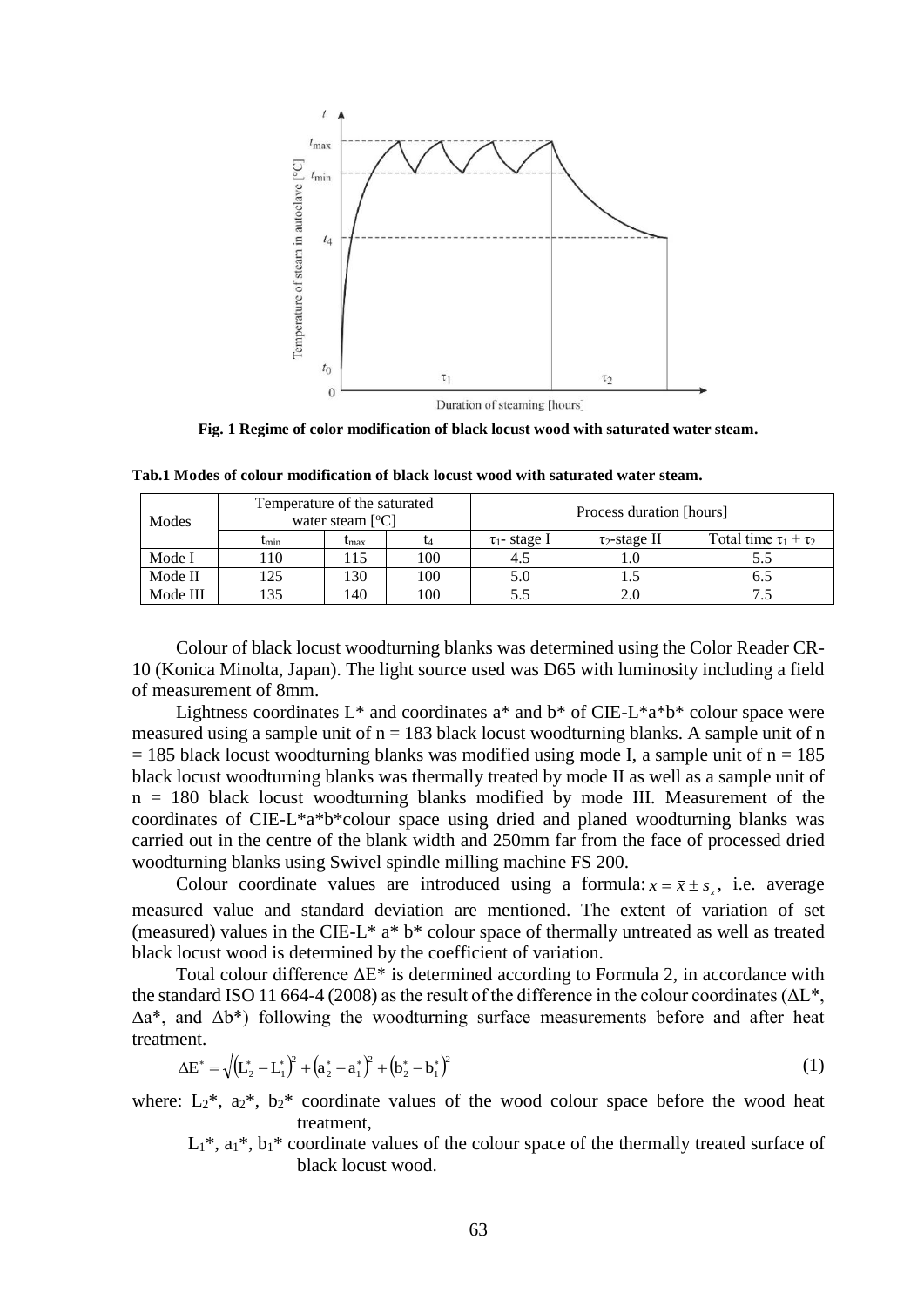Rate of change in the wood colour and hues during the processes of heat treatment following the total colour difference  $\Delta E^*$  can be classified according to the chart shown in Tab. 2 (CIVIDINI *et al.* 2007).

| $0.2 < \Delta E^*$     | Not visible difference                               |  |
|------------------------|------------------------------------------------------|--|
| $0.2 < \Delta E^* < 2$ | Small difference                                     |  |
| $2 < \Delta E^* < 3$   | Colour difference visible with low quality screen    |  |
| $3 < \Delta E^* < 6$   | Colour difference visible with medium quality screen |  |
| $6 < \Delta E^* < 12$  | High colour difference                               |  |
| $\Lambda$ E* > 12      | Different colours                                    |  |

**Tab. 2 Classification of ΔE.**

Energy consumption of the technological process of black locust woodturning blank colour modification is presented through the heat consumption standard  $Q_{TZN}$  and saturated water steam consumption per  $1 \text{ m}^3$  of wood. Heat consumption standard of colour modification of 1  $m<sup>3</sup>$  wood is according to the research of DZURENDA (2016) described by the formula:

$$
Q_{\rm TFS} = \frac{Q_{\rm A} + Q_{\rm D} + Q_{\rm I} + Q_{\rm S} + Q_{\rm P} + Q_{\rm K}}{V_{\rm D}}, \qquad \text{(kWh/m}^3)
$$
 (2)

*where:*  $Q_A$  – heat necessary to heat the construction material of the autoclave, kWh;  $Q_D$  – heat necessary to cause heat related to colour modification of wood, kWh;  $Q_I$  – heat necessary to heat the autoclave's insulation, kWh;  $Q_K$  – heat extracted as condensate from the pressure autoclave, kWh;  $Q_F$ – heat extracted by saturated steam after opening the autoclave, kWh;  $Q_S$  – heat necessary to cover heat losses from the surface of the pressure autoclave, kWh;  $V_D$  – volume of the colour modification wood in the pressure autoclave, m<sup>3</sup>.

The consumption of saturated water steam necessary for colour modification of  $1m<sup>3</sup>$  of black locust woodturning blanks is determined using the formula:

$$
m'' = 3600 \cdot \frac{Q_{\text{TZN}}}{h'' - h'}, \qquad (kg/m^3)
$$
 (3)

where:  $Q_{TZN}$  – heat consumption standard to modify 1 m<sup>3</sup> of black locust woodturning blanks, kWh/m<sup>3</sup>; h<sup>''</sup> - enthalpy of saturated water steam at the temperature t<sub>max</sub>, kJ/kg; h<sup>'</sup> - enthalpy of saturated water steam at the temperature t4, kJ/kg.

## **RESULTS AND DISCUSSION**

The colour of black locust wood is described with the coordinate values of the CIE-L<sup>\*</sup>a<sup>\*</sup>b<sup>\*</sup>colour space: L<sup>\*</sup> = 71.8; a<sup>\*</sup> = 5.3; b<sup>\*</sup> = 25.0 according to the authors: BABIAK *et al*. (2004). These findings are confirmed by our measurements. We found out that the coordinate values of the dried black locust wood on the planed surface are:  $L^* = 69.2 \pm$ 2.9;  $a^* = 4.7 \pm 0.8$ ;  $b^* = 28.7 \pm 2.4$ . Coefficients of variation of the individual sample units of measured colour coordinate values are:  $v_{L*} = 4.1\%$ ,  $v_{a*} = 17.0$ ,  $v_{b*} = 8.4$ .

The colour of dried planed black locust wood not thermally treated and hues resulting from the heat processes with saturated water steam by modes I, II, II are illustrated in Fig. 2.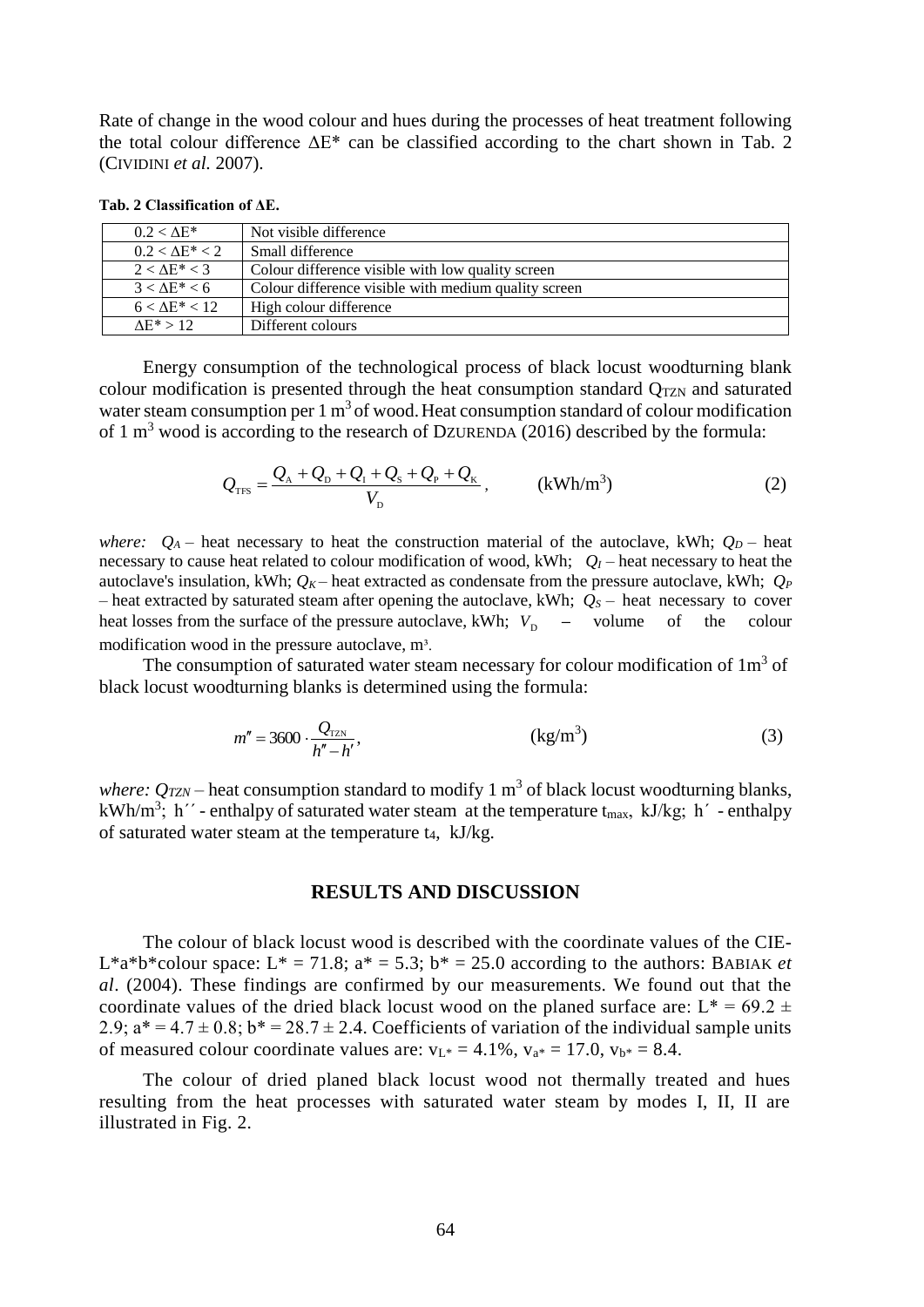

**Fig. 2. The colour of dried and planed wood of black locust a) before and after heat treatment by b) mode I, c) mode II, d) mode III.**

Original light yellow colour of black locust heartwood becomes light brown during the process of heat treatment by mode I. Black locust wood modified by mode II achieves browngray colour emphasizing the texture of black locust wood in tangential cut. The colour of thermally modified black locust wood is equivalent to the colour of Persian walnut (*Juglans regia*). Black locust wood thermally modified by mode III gets an original dark brown-gray colour.

The coordinate values of the CIE-L\*  $a^* b^*$  colour space describing the colour of native black locust woodturning blanks after individual heat treatment modes and after drying are shown in Tab. 3.

|                        |             | Parameter         |                  |                |  |
|------------------------|-------------|-------------------|------------------|----------------|--|
| Colour modification    | Colour      | number of         | coordinate value | coefficient of |  |
| mode                   | coordinates | measurements      |                  | variation      |  |
|                        |             | $\vert$ - $\vert$ | $\mathsf{E}$     | [%]            |  |
| Mode I                 | $L^*$       |                   | $65.7 \pm 2.0$   | 5.0            |  |
| $t = 112.5 \pm 2.5$ °C | $a^*$       | 185               | $7.6 \pm 0.4$    | 5.3            |  |
| $\tau$ = 5.5 hours     | $h^*$       |                   | $26.4 \pm 1.4$   | 5.3            |  |
| Mode II                | $L^*$       |                   | $59.4 \pm 2.5$   | 4.2            |  |
| $t = 127.5 \pm 2.5$ °C | $a^*$       | 185               | $9.9 \pm 0.4$    | 4.0            |  |
| $\tau$ = 6.5 hours     | $h^*$       |                   | $23.8 \pm 1.1$   | 4.6            |  |
| Mode III               | $L^*$       |                   | $44.3 \pm 1.6$   | 3.6            |  |
| $t = 137.5 \pm 2.5$ °C | $a^*$       | 180               | $8.9 \pm 0.4$    | 4,5            |  |
| $\tau = 7.5$ hours     | $h^*$       |                   | $15.1 \pm 0.9$   | 5,9            |  |

**Tab. 3 The coordinates of the CIE-L\*a\*b\* colour space of thermally treated black locust with saturated water steam by modes I, II and III.**

The rate of change of values  $\Delta L^*$ ,  $\Delta a^*$ ,  $\Delta b^*$  for individual coordinates of the colour space of black locust wood resulting from the heat treatment process with saturated water steam is shown in bar graph in Fig. 3.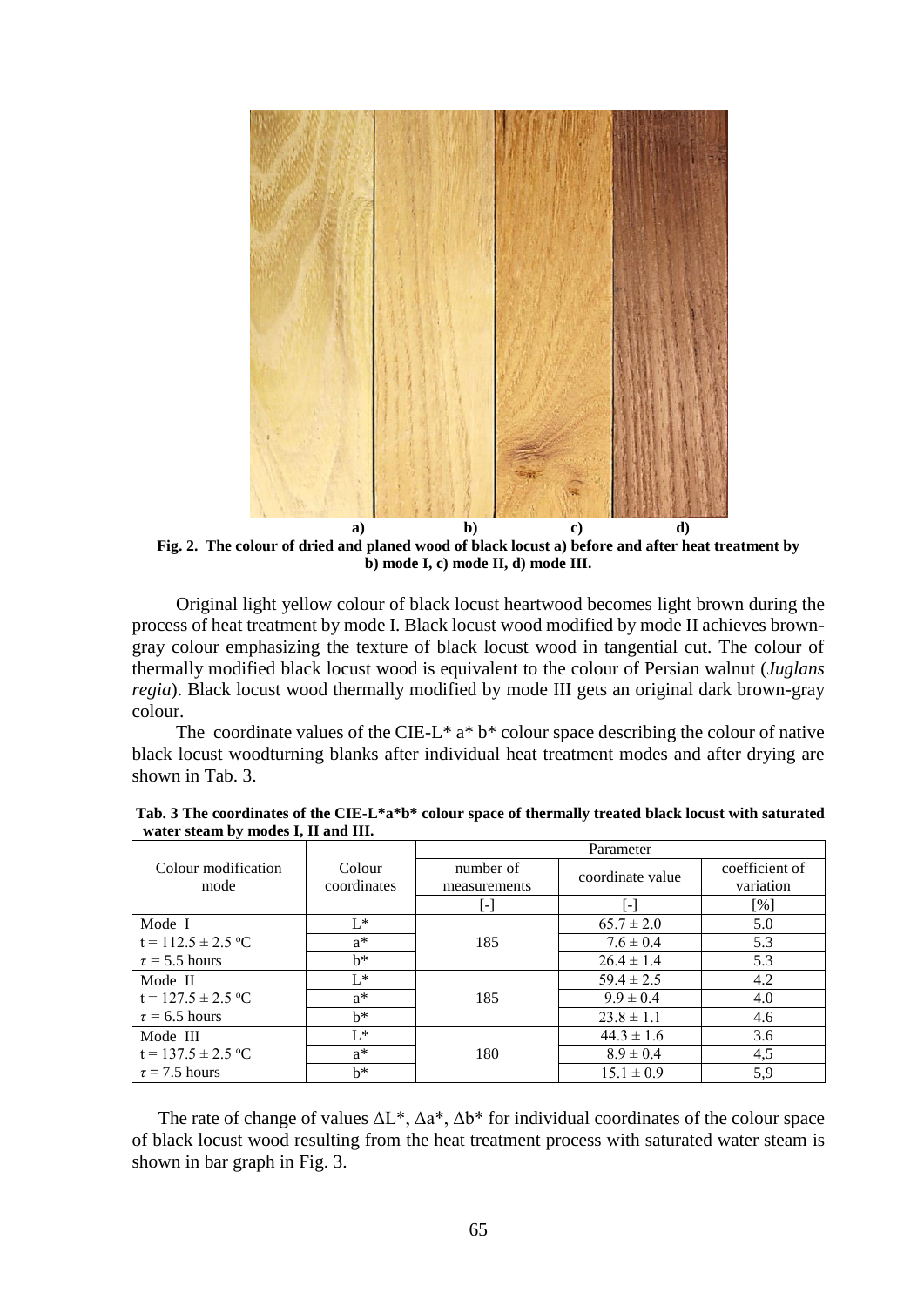

**Fig. 3 The change of ΔL\*, Δa\*, Δb\* values of the CIE-L\*a\* b\* colour space of the thermally treated black locust wood resulting from the colour modification modes I, II, III.**

Dependence of the lightness  $L^*$ , red a<sup>\*</sup> and yellow  $b^*$  colour of black locust wood on temperature related to the heat treatment of woodturning blanks with saturated water steam at the temperature ranged from  $t = 112.5 \div 137.5$ °C is shown in Fig. 4.



**Fig. 4 Dependence of the lightness decrease and an increase in values of red and yellow colour coordinates of the CIE L\* a\* b\* colour space of thermally treated black locust wood on the temperature of saturated water steam.**

Total colour differences of black locust wood ΔE\* achieved by the individual heat treatment modes with saturated water steam are shown in Fig. 5.



**Fig. 5 Values of the total colour differences ∆E\* of the thermally modified black locust wood achieved by the individual heat treatment modes with saturated water steam.**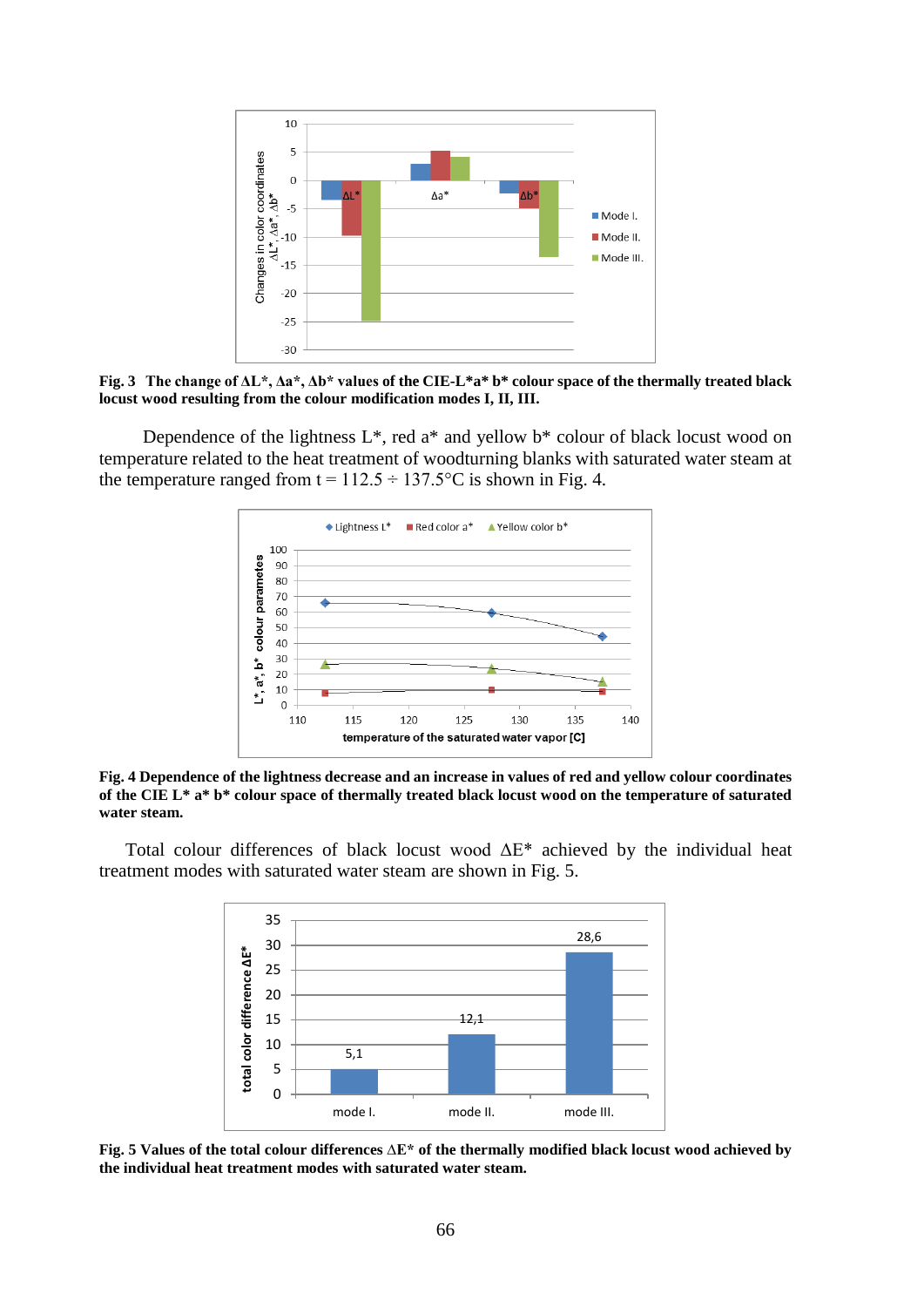The change in black locust wood colour resulting from the conditions of the heat treatment by the individual modes of modification is reflected in changes in individual coordinate values of the CIE L\*a\*b\* colour space. Lightness decrease due to modification mode I from  $L^* = 69.2 \pm 2.9$  to  $L_1^* = 65.7 \pm 2.0$ , it means a decrease of  $\Delta L^* = -3.5$  and an increase in red and yellow coordinate values from  $a^* = 4.7 \pm 0.8$  to  $a_i^* = 7.6 \pm 0.4$ , it means a decrease of  $\Delta a^* = +2.9$  is observed. At the same time a decrease in the value of yellow colour from  $b^* = 28.7 \pm 2.4$  to  $b_1^* = 23.8 \pm 1.1$ , it means a decrease of  $\Delta b^* = -4.9$  can be observed as well. The decrease in lightness of black locust wood and an increase in the values of red and, at the same time, the decrease in the yellow coordinate values reflects in mild browning of black locust wood quantified by the value of total colour difference  $\Delta E^* = 5.1$ .

More significant changes in the colour of black locust wood during the heat treatment process are achieved by modes II and III. Thermally treated black locust wood using mode II becomes brown to brown-gray in the colour expressed by the value of total colour difference  $\Delta E^* = 12.1$ . A decrease in lightness of  $\Delta L^* = -24.9$ , an increase in red colour coordinate value of  $\Delta a^* = +4.2$  and, at the same time, a decrease in yellow colour coordinate value of  $\Delta b^* = -13.6$  are achieved using mode III with saturated water steam at the temperature of t = 137.5  $\pm$  2.5°C with the process duration of  $\tau$  = 7.5 hours. Wood becoming brown and dark in the colour creates an original dark brown-gray hue of the black locust woodturning blanks.

Homogeneity of achieved hues proven by the low values of the coefficients of variation of lightness L\*, red colour a\* and yellow colour b \* coordinate values that do not exceed the value of  $v_{x*}$  < 5.9% can be considered the benefit of heat treatment of black locust woodturning blanks by saturated water steam by modes I, II and III.

Total colour differences of the black locust wood  $\Delta E^*$  resulting from the heat treatment processes by saturated water steam in at the temperature interval  $t = 112.5\degree C \div 137.5\degree C$  ranges from the values of  $\Delta E$  \* = 5.1 ÷ 28.6. Within the colorimetric classification of the colour changes shown in Tab. 2, achieved hues can be defined as medium up to significant changes in wood colour.

Dependence of the growth of the total colour differences ∆E\* of thermally treated black locust wood on the temperature of saturated water steam in the CIE-L<sup>\*</sup>  $a^* b^*$  colour space is consistent with the knowledge of wood colour changes during the heat treatment processes described by the authors: MOLNAR – TOLVAJ (2002), TOLVAJ *et al*. (2010), DZURENDA (2014, 2018), as well as of high temperature drying in the environment of superheated water steam KLEMENT – MARKO (2009), BARANSKI *et al*. (2016), or heat processes in the production of thermowood K[AMPERIDOU](http://apps.webofknowledge.com/DaisyOneClickSearch.do?product=WOS&search_mode=DaisyOneClickSearch&colName=WOS&SID=F1pIkKezVm4gHaOY87v&author_name=Kamperidou,%20V&dais_id=42244770&excludeEventConfig=ExcludeIfFromFullRecPage) *et al*. (2013), PLESCHBERGER *et al*. (2014), BARCIK *et al*. (2015).

According to the authors KOLLMANN – GOTE (1968), TREBULA (1996) in terms of the classification of changes in physical and chemical properties of wood during heat treatment process, the wood colour change belongs to irreversible changes. It is caused by partial hydrolysis of hemicelluloses in the lignin-saccharide wood matrix and by the extraction of water-soluble accessory substances. The findings are confirmed not only by the differences in ATR-FTIR spectroscopic analyses of thermally untreated as well as treated wood TIMAR *et al*. (2016), KUČEROVÁ *et al*. (2016), GEFFERT *et al*. (2017) but also by the presence of monosaccharide, organic acids and basic lignin units with guajacyl and syringyl structure in the condensate after pressure steaming of wood presented in the papers: DZURENDA – BUČKO (1998), KAČÍK (2001), KAČÍKOVÁ – KAČÍK (2011). The irreversible colour change and new brown, brown-gray hues of black locust wood achieved during the heat treatment modification with saturated water steam widen the possibility for the use of black locust wood in the field of construction and carpentry, design as well as in the field of art.

Heat consumption standard for individual modes of colour modification of black locust woodturning blanks and the consumption of saturated water steam necessary for the process of heat treatment are shown in Tab. 4.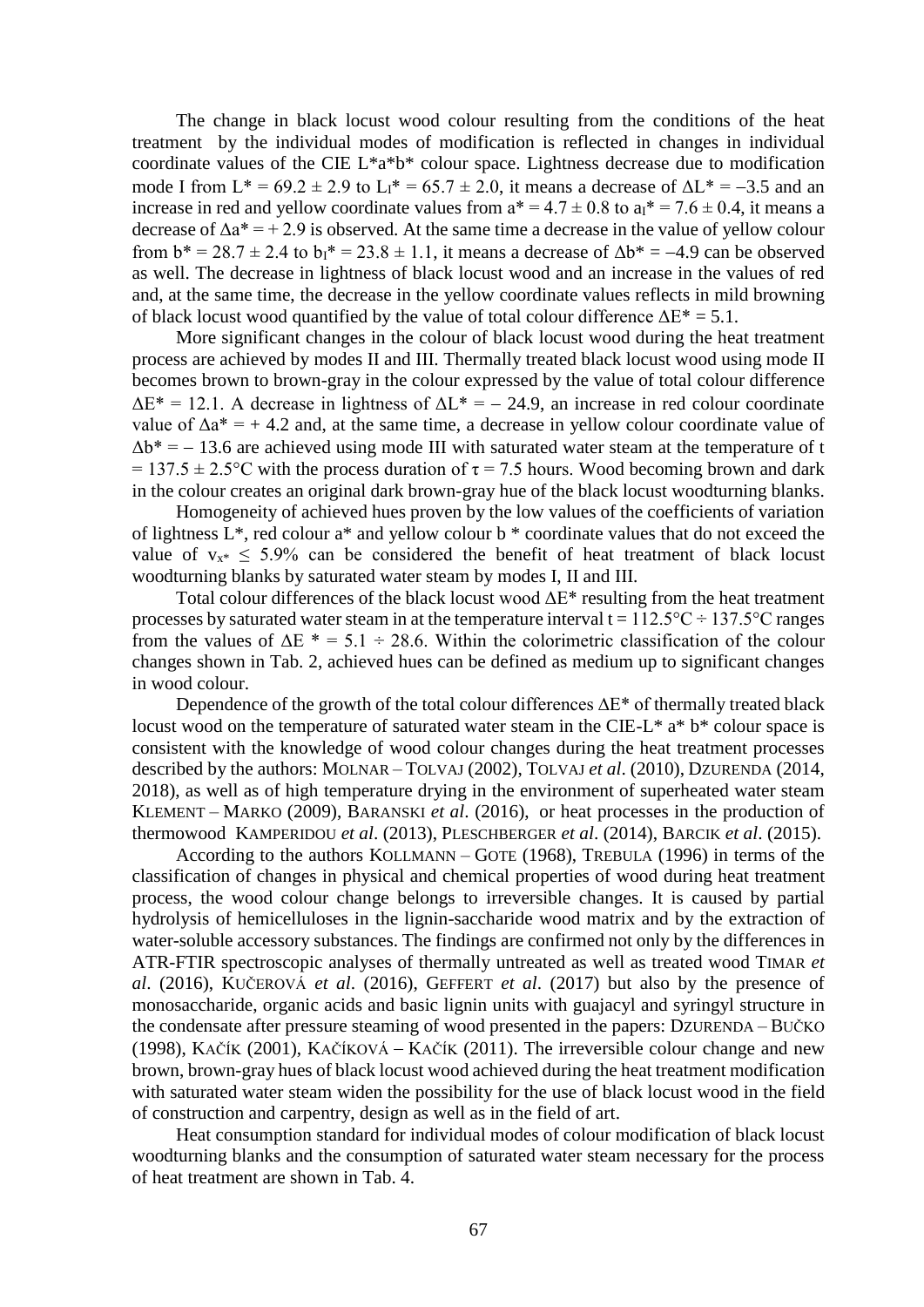| Colour modification<br>mode | Heat consumption standards<br>$Q$ <sub>TFS</sub> kWh/m <sup>3</sup> | The consumption of saturated steam<br>$kg/m^3$ |  |
|-----------------------------|---------------------------------------------------------------------|------------------------------------------------|--|
| Mode I                      | 111.29                                                              | 179.6                                          |  |
| Mode II                     | 127.73                                                              | 206.2                                          |  |
| Mode III                    | 139.13                                                              | 224.6                                          |  |

**Tab. 4 Heat consumption standards and the consumption of saturated water steam per 1 m<sup>3</sup> of modified black locust wood.**

Short time and lower heat consumption can be considered positive features of mentioned modes used to modify the colour of black locust woodturning blanks by saturated water steam. Time necessary for the technological process of colour modification of black locust wood by saturated water steam is three-times shorter in comparison to the traditional technology for steaming treatment by saturated humid air at the temperature  $t = 80 \div 95$  °C in steam rooms for  $\tau = 18 - 24$  hours TREBULA (1986), TOLVAJ *et al.* (2009).

Heat consumption depending on the temperature of saturated water steam and exposure time of colour modification of black locust woodturning blanks ranges from  $Q_{TZN} = 111.29 -$ 139.13 kWh/m<sup>3</sup> and saturated water steam m<sup> $\gamma$ </sup> = 179.6 – 224.6 kg/m<sup>3</sup>. Mentioned values of heat consumption are by 1/3 lower compared to the values of heat consumption used for colour modification of black locust wood by humid air at the atmospheric pressure in steam rooms. Mentioned statement results not only from significantly shorter time of the technological process but also from the fact that  $\frac{3}{4}$  of supplied heat is used for heating DZURENDA (2017).

#### **CONCLUSION**

The hues of black locust (*Robinia pseudoacacia* L.) obtained during the heat treatment process – colour modification by saturated water steam at the temperatures:  $t_1 = 112.5 \pm 2.5$ <sup>o</sup>C for  $\tau$  = 5.5 hours, t<sub>II</sub> = 127.5  $\pm$  2.5 <sup>o</sup>C for  $\tau$  = 6.5 hours and t<sub>III</sub> = 137.5  $\pm$  2.5 <sup>o</sup>C for  $\tau$  = 7.5 hours are presented in the paper. Black locust wood colour changes from light yellow-green to a pale brown with coordinates of the CIE-L\*a\*b\*colour space as follows:  $L^* = 65.7 \pm 2.0$ ;  $a^* = 7.6 \pm 0.4$ ;  $b^* = 26.4 \pm 1.4$  during the process of heat treatment by mode I. Subsequently, the wood colour changes to brown or brown-gray with colour coordinates:  $L^* = 59.4 \pm 2.5$ ;  $a^* = 9.9 \pm 0.4$ ;  $b^* = 23.8 \pm 1.1$  during the heat treatment by mode II and to genuine dark brown-gray with colour coordinates:  $L^* = 44.3 \pm 1.6$ ;  $a^* = 8.9 \pm 0.4$ ;  $b^* = 15.1 \pm 1.6$  using mode III.

When the temperature of saturated water steam during the heat treatment process is increased and the exposure time of the colour modification of black locust wood is prolonged, the lightness of the hue is affected, wood darkens. Specific new brown to dark brown-gray hues are achieved in the case of increasing values of red coordinate a\* of CIE-L\*a\*b\*colour space and decreasing values of yellow coordinate b\* of CIE-L\*a\*b\*colour space.

Mentioned modes used to modify the colour of black locust woodturning blanks by saturated water steam are more effective in terms of time and heat consumption in comparison to the traditional technology for steaming treatment by saturated humid air at the atmospheric pressure in steam rooms.

Irreversible changes in the black locust wood colour achieved by some of the heat treatment modes with the saturated water steam and new hues resulting from the processes widen the possibility of its use in the field of construction and carpentry, design as well as in the field of art.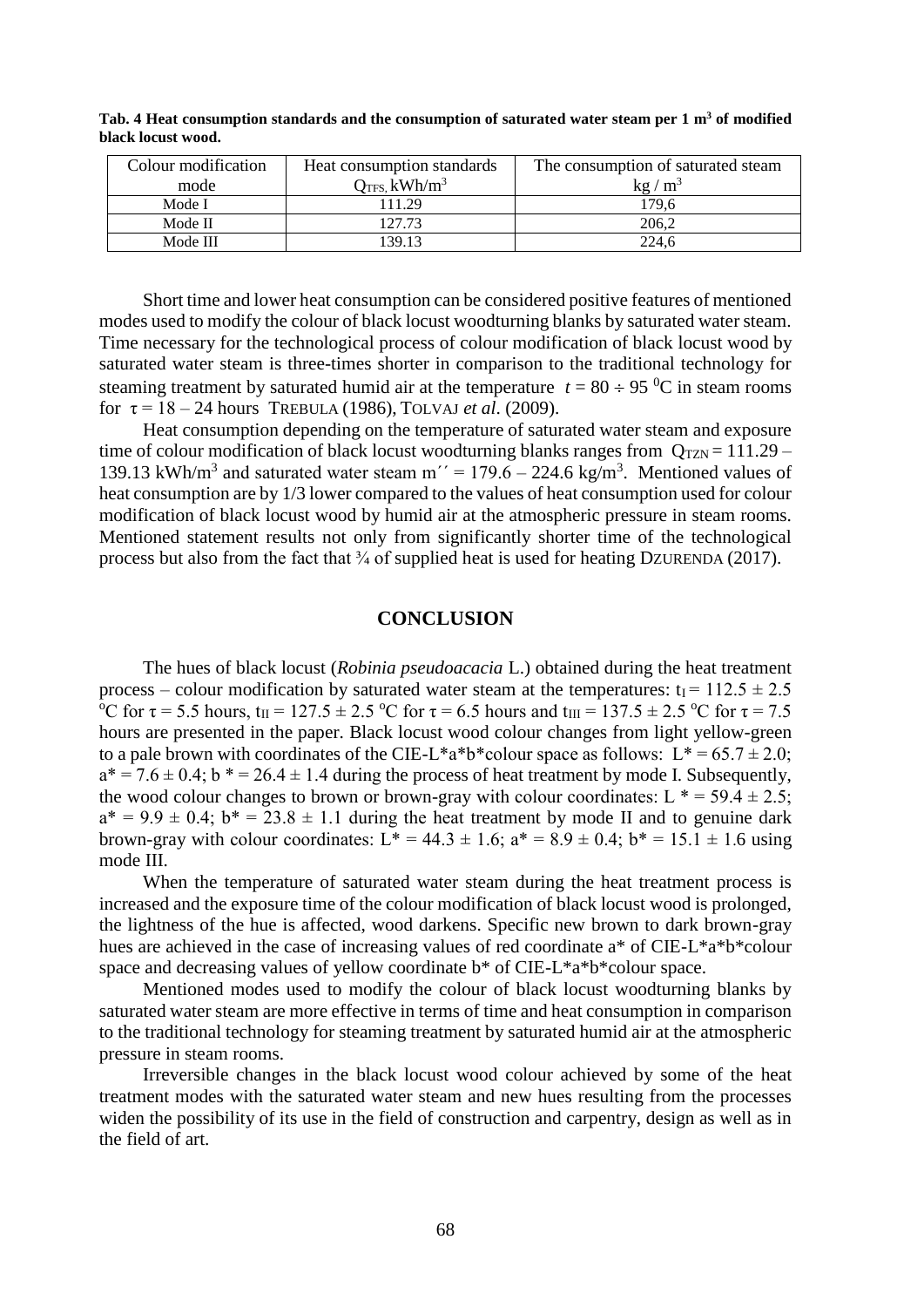# **REFERENCES**

BABIAK M., KUBOVSKÝ I., MAMOŇOVÁ M. 2004. Farebný priestor vybraných domácich drevín. [Color space of selected local woods] In Interaction of wood with various Forms of Energy. Zvolen : TU vo Zvolene, pp. 113 – 117, ISBN 80-228-1429-6.

BARAŃSKI J., KLEMENT I., VILKOVSKÁ T., KONOPKA A. 2017. High Temperature Drying Process of Beech Wood (*Fagus sylvatica* L.) with Different Zones of Sapwood and Red False Heartwood. In BioResources, 12(1): 1861-1870. DOI:10.15376/biores.12.1.1761-1870.

BARCIK Š., GAŠPARÍK M., RAZUMOV E.Y. 2015. Effect of thermal modification on the colour changes of oak wood. In Wood Research. 60(3): 385–396, ISSN 002-6136.

BEKHTA P., NIEMZ P. 2013. [Effect of high temperature on the change in color, dimensional stability](javascript:void(0))  [and mechanical properties of spruce wood.](javascript:void(0)) In Holzforschung,  $57(5)$ :  $539-546$ .

CIVIDINI R., TRAVAN L., ALLEGRETTI O. 2007. White beech: A tricky problem in drying process. In International Scientific Conference on Hardwood processing. Quebec City, Canada.

DZURENDA L., BUČKO J. 1998. Príčiny poklesu vlhkosti dreva mokrých bukových podvalov v procese parenia nasýtenou vodnou parou. [Reasons of decrease of the moisture content of wood of green beech sleepers during the steaming process with saturated water steam] In Acta Facultatis Xylologiae Zvolen,  $40(1)$ : 67-75.

DZURENDA L., DELIISKI N. 2012. Convective drying of beech lumber without color changes of wood. In Drvna industrija, 63(2): 95–103.

DZURENDA L. 2013. Modification of wood colour of *Fagus Sylvatica* L to a brown-pink shade caused by thermal treatment. In Wood research,  $58(3)$ : 475–482.

DZURENDA L. 2014. Sfarbenie bukového dreva v procese termickej úpravy sýtou vodnou parou [The color of beechwood in the process of thermal treatment with water vapor]. In Acta Facultatis Xylologiae Zvolen, 56(1): 13–22, ISSN 1366-3824.

DZURENDA L. 2016. Numeric Model of the Normative Consumption of Heat for the Colour Homogenisation of Wood in Pressure Autoclaves. In AIP Conf. Proc. 1745, 020008-1–020008-7; doi: 10.1063/1.4953702

DZURENDA L. 2017. The Effect of Saturated Steam Vapor Temperature on Heat Consumption in the Process of Color Modification of Acacia Wood. In AIP Conf. Proc. 1889, 020006-1–020006-5; doi: 10.1063/1.5004340

DZURENDA L. 2018. The Shades of Color of *Quercus robur* L. Wood Obtained through the Processes of Thermal Treatment with Saturated Water Vapor. In BioResouces, 13(1): 1525–1533; doi: 10.1063/biores 13.1.1525-1533.

FAN, Y., GAO, J., CHEN, Y. 2010. Colour responses of black locust (*Robinia pseudoacacia* L.) to solvent extraction and heat treatment. In Wood Sci Technol, 2010, 44:667–678. doi: 10.1007/s00226- 009-0289-7.

GEFFERT A., VÝBOHOVÁ E., GEFFERTOVÁ J. 2017. Characterization of the changes of colour and some wood components on the surface of steamed beech wood. In Acta Facultatis Xylologiae Zvolen, 59(1): 49–57, ISSN 1366-3824, doi: 10.17423/afx.2017.59.1.05.

ISO 11 664-4:2008 Colorimetry - Part 4: CIE 1976 L\*a\*b\* Colour space.

KAČÍK F. 2001. Tvorba a chemické zloženie hydrolyzátov v systéme drevo-voda-teplo [Creation and Chemical Composition of Hydrolysates in the Wood-water-heat System]. Zvolen : TU vo Zvolene, 75 p.

KAČÍKOVÁ D., KAČÍK F. 2011. Chemické a mechanické zmeny dreva pri termickej úprave [Che-mical and Mechanical Changes of Wood during Thermal Treatment]. Zvolen : TU vo Zvolene. 71 p.

K[AMPERIDOU](http://apps.webofknowledge.com/DaisyOneClickSearch.do?product=WOS&search_mode=DaisyOneClickSearch&colName=WOS&SID=F1pIkKezVm4gHaOY87v&author_name=Kamperidou,%20V&dais_id=42244770&excludeEventConfig=ExcludeIfFromFullRecPage) V., B[ARBOUTIS](http://apps.webofknowledge.com/DaisyOneClickSearch.do?product=WOS&search_mode=DaisyOneClickSearch&colName=WOS&SID=F1pIkKezVm4gHaOY87v&author_name=Barboutis,%20I&dais_id=6443410&excludeEventConfig=ExcludeIfFromFullRecPage) I., V[ASILEIOU](http://apps.webofknowledge.com/DaisyOneClickSearch.do?product=WOS&search_mode=DaisyOneClickSearch&colName=WOS&SID=F1pIkKezVm4gHaOY87v&author_name=Vasileiou,%20V&dais_id=91036140&excludeEventConfig=ExcludeIfFromFullRecPage) V. 2013. Response of colour and hygroscopic properties of Scots pine wood to thermal treatment. In Journal of forestry research,  $24(3)$ :  $571-575$ , doi.org/10.1007/s11676-013-0389-y

KLEMENT I., MARKO P. 2009. Colour changes of beech wood (*Fagus sylvatica* L.) during high temperature drying process. In Wood research,  $54(3)$ :  $45-54$ .

KOLLMANN F., COTE W.A. 1968. Principles of Wood Sciences and Technology, Vol. 1. Solid Wood, Berlin – Heidelberg - New York : Springer Verlag, 592 p.